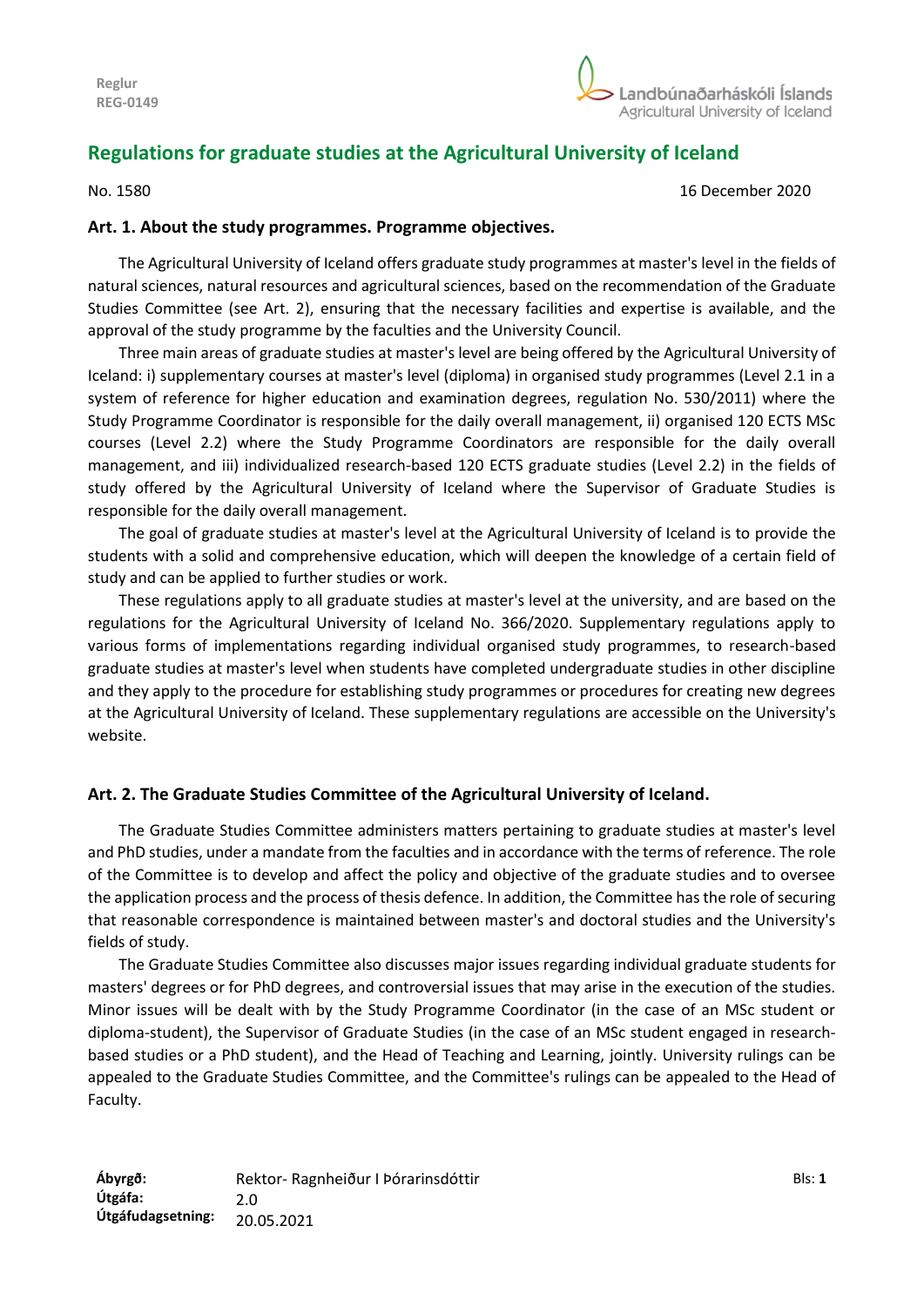The Graduate Studies Committee is composed of the following members:

- i. The Supervisor of Graduate Studies whose position will be up for a vote at the University Forum and who will be appointed by the Rector for a term of three years and who at the same time is the chairman,
- ii. the Head of Teaching and Learning,
- iii. the Study Programme Coordinators of MSc study programmes, and the Study Programme Coordinators of other graduate studies at master's level,
- iv. a graduate studies representative from each faculty at the University, and who are nominated by a faculty and appointed for a term of two years by the Rector. This appointment may also be an acting Study Programme Coordinator of a MSc study programme,
- v. representatives of graduate students in master's and PhD level studies, who are nominated annually by the Student Association.

The Supervisor of Graduate Studies shall in principle be an academic employee and shall at least possess the level of Associate Professor. The graduate studies' representatives from the faculties shall in principle possess a doctoral degree.

### **Art. 3. Admission requirements.**

In order to become enrolled in a master's degree study programme at the Agricultural University of Iceland the student must have completed an accredited baccalaureate examination in the field of study upon which the graduate master's degree studies shall be based upon, or be a holder of a baccalaureate degree in a related field of study. A baccalaureate degree, which is a basic requirement for graduate master´s degree studies at the Agricultural University of Iceland, must be of a first grade and must have been awarded by an accredited university.

The Graduate Studies Committee may make an exemption from the provision concerning a passing grade in order to commence MSc studies if the grade is relatively close and the student is evaluated as being otherwise a promising candidate, but in such case with the requirement that the student obtains at least a first grade in the first 30 ECTS in the course work of the graduate studies, otherwise the student shall be disallowed to continue the programme.

Further explanation of admission requirements for organised diploma and MSc study programmes can be found in their special regulations.

# **Art. 4. Deadline for applications.**

Deadline for applications for master's degree studies is normally April 15th and October 15th. It is permitted to receive applications for master's degree studies outside these dates.

The Agricultural University of Iceland's application system does not receive general university applications, cfr. Art. 5 for certain organised diploma and MSc study programmes at the university, and in such instances deadlines for applications and the processing of applications will follow the descriptions in the special rules that apply to these.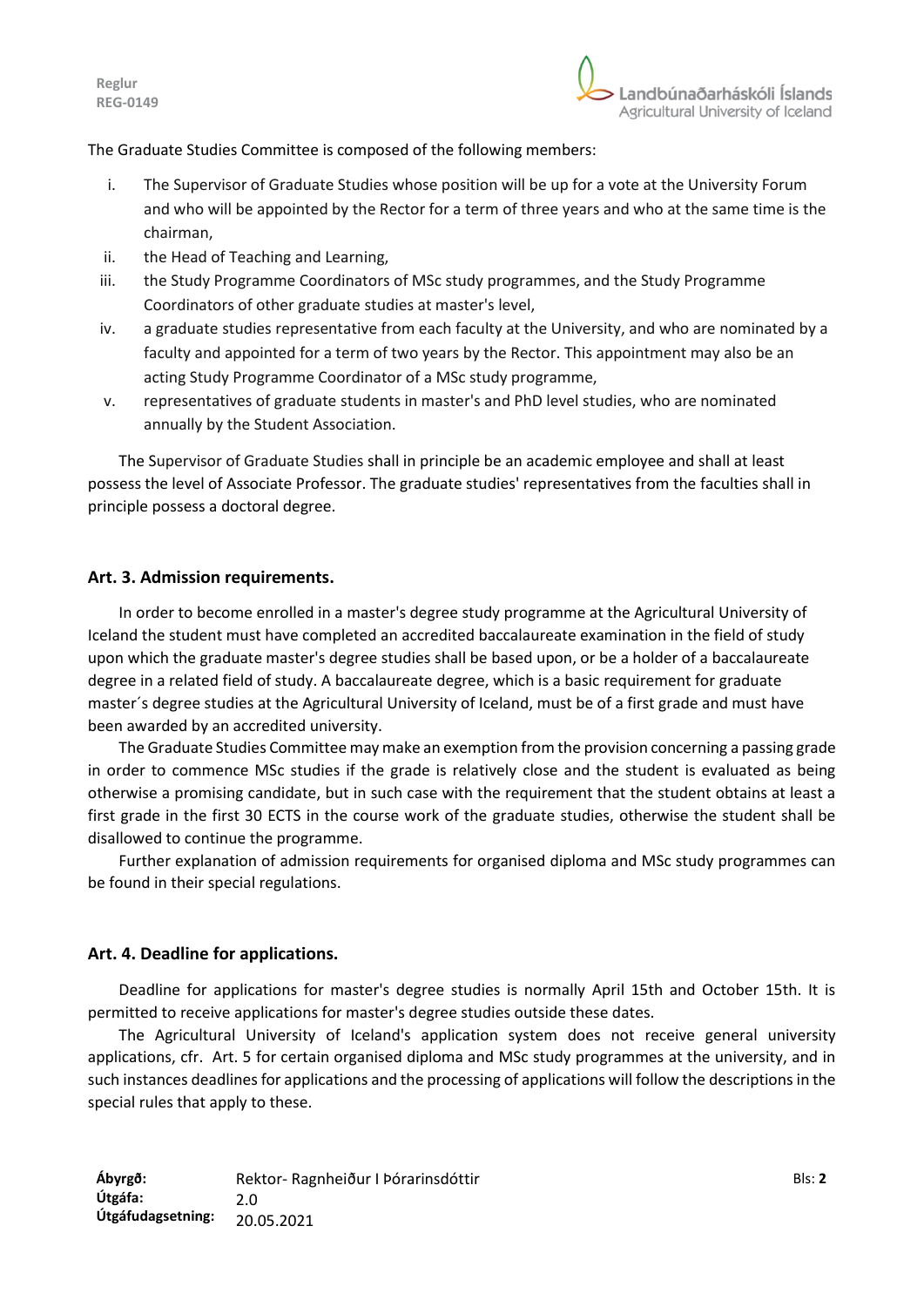

# **Art. 5. Application process at the Agricultural University of Iceland.**

The student applies for admission to the master's degree study programme through the Agricultural University of Iceland's website. Copies of diplomas and certificates must accompany the application as well as the applicant's CV, in addition to other attachments that are required. The student must also submit a short report on the student's learning objectives and interests.

The Supervisor of Graduate Studies and a representative of the relevant faculty on the Graduate Studies Committee will assist accepted applicants who apply to an individualized research-based master's degree study programme, with finding a competent tutor at the university. The tutor assists the student with selecting qualified courses, and with finding a competent master's thesis committee and as well as with developing the master's thesis project. The first draft of a study and research plan and proposals for a master's thesis committee, signed by the student and the tutor at the Agricultural University of Iceland must then be sent to the Supervisor of Graduate Studies no later than by the end of the first semester. In organised MSc study programmes it is the Study Programme Coordinator who assists the student, approves the elective courses that have been selected to become a part of the master's degree study programme, and accordingly the deadlines will then follow the descriptions in the special rules that apply to MSc courses. The application process for a master's degree study programme, at the Agricultural University of Iceland's is

as follows:

- a. The application is registered and filed with the university Office of Teaching and Learning. The Office of Teaching and Learning will then, as the case may be, get the original data and copies of the application assessed by the evaluation office of the University of Iceland in order to confirm their origin, to assess the validity of diplomas and degrees and to confirm that the applicant's documentation meets the formal requirements.
- b. The Office of Teaching and Learning will then send an application for a master's degree study programme to the Graduate Studies Committee for deliberation and processing. Study Programme Coordinators or the Supervisor of Graduate Studies (for research-based studies) will then ascertain that the application is sufficient as to whether the applicant meets the general admission requirements, according to Article 3 of these regulations and then presents a proposal for final processing.
- c. The Graduate Studies Committee reviews the proposals for final processing and will reject an application if it does not meet quality requirements, or approves the application and announces the outcomes to the faculty, which approves the final processing.
- d. The final processing of an application shall normally have been completed and a reply issued within six weeks from when it was received. If the faculty denies entry to a student it must provide reasons for its decision. The final processing of an application by the Graduate Studies Committee and by the faculty shall in all instances be reported to the Office of Teaching and Learning.
- e. A student who has been accepted into an individualized research-based master's degree study programme shall complete a study and research plan before the end of the first semester and it must then be sent to the Supervisor of Graduate Studies and to the Graduate Studies Committee for deliberation and confirmation.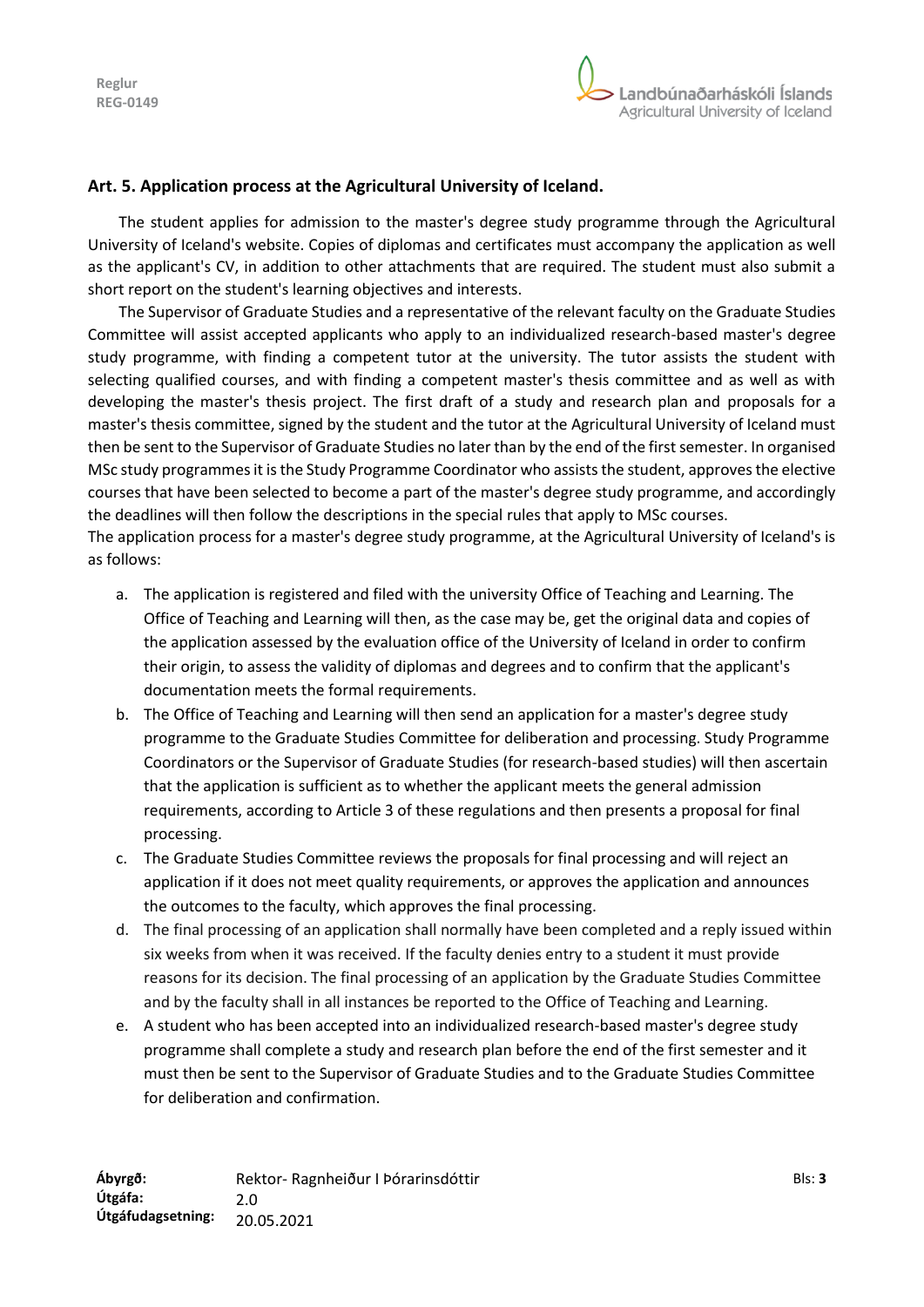

f. Any major changes of the study and research plan at later stages of the studies are dependent upon the approval of the Study Programme Coordinator / Supervisor of Graduate Studies.

### **Art. 6. Number of course credits, time frame and progress of studies.**

A supplementary examination at a master's degree level (Level 2.1) is based on at least a 30 ECTS study programme over a period of 6 months. A master's degree (Level 2.2) is based on 120 course credits, normally over a period of two years.

It is permissible to assume a longer term of study than two years, provided that the master degree candidate is registered in part-time learning (50% study speed) from the beginning. The maximum time limit for a master's degree shall however not exceed 50% of the planned term of study; according to what applies to other studies at the university (see Art. 26 of the Regulations for the Agricultural University of Iceland). The Graduate Studies Committee may make exemptions from the maximum term of study for master's degree studies in special cases.

It is permissible to offer a student academic progression from master´s degree studies in the relevant fields of study to PhD studies with the approval of the Graduate Studies Committee if the student has not defended his or her master's thesis and if no more than two years have passed since the student's enrolment in master´s degree full time studies. The student shall then in consultation with the tutor apply for such academic progression as for standard PhD studies, and the PhD studies shall then be equivalent to 240 units, i.e. be equivalent to four years of full time study at minimum and in that case there will be added 60 credits to the theoretical part of the PhD studies (see regulations on Ph.D. studies at the Agricultural University of Iceland.

### **Art. 7. University course structure.**

When studying in organised MSc study programmes normally there is a 30 ECTS credit final project and 90 ECTS credits are in the form of obligatory and elective courses. See also more detailed implementations in the special rules that apply to the MSc courses regarding the relative proportion of obligatory and elective courses, the size of projects etc. The structure of the studies in organised courses of study for MSc is also shown in the university's curriculum.

All master´s degree candidates at the university have mandatory attendance in the following courses: 07.12.01 and 08.12.01 Workshop for all master's degree candidates (2 ECTS).

An individualized research-based master's degree study programme is structured around 30 or 60 ECTS credits research projects and 60 or 90 ECTS credits in courses, workshops and reading classes. Two courses (12 ECTS) are compulsory courses for all graduate students in individualized MSc degree study programme: 07.06.03 Philosophy of science/ethics (6 ECTS).

07.07.03 Methodology in graduate studies and research (6 ECTS).

If an MSc student engaged in research-based MSc studies has not already completed courses in statistics, or other methodology on which the student's research project is based, in the student's undergraduate studies, the student is obligated to take such a course.

Students cannot obtain credits for any courses as part of the student's MSc studies that have previously appeared on diplomas for lower degrees (e.g. BSc, BA, BEd). On the other hand, the students can apply to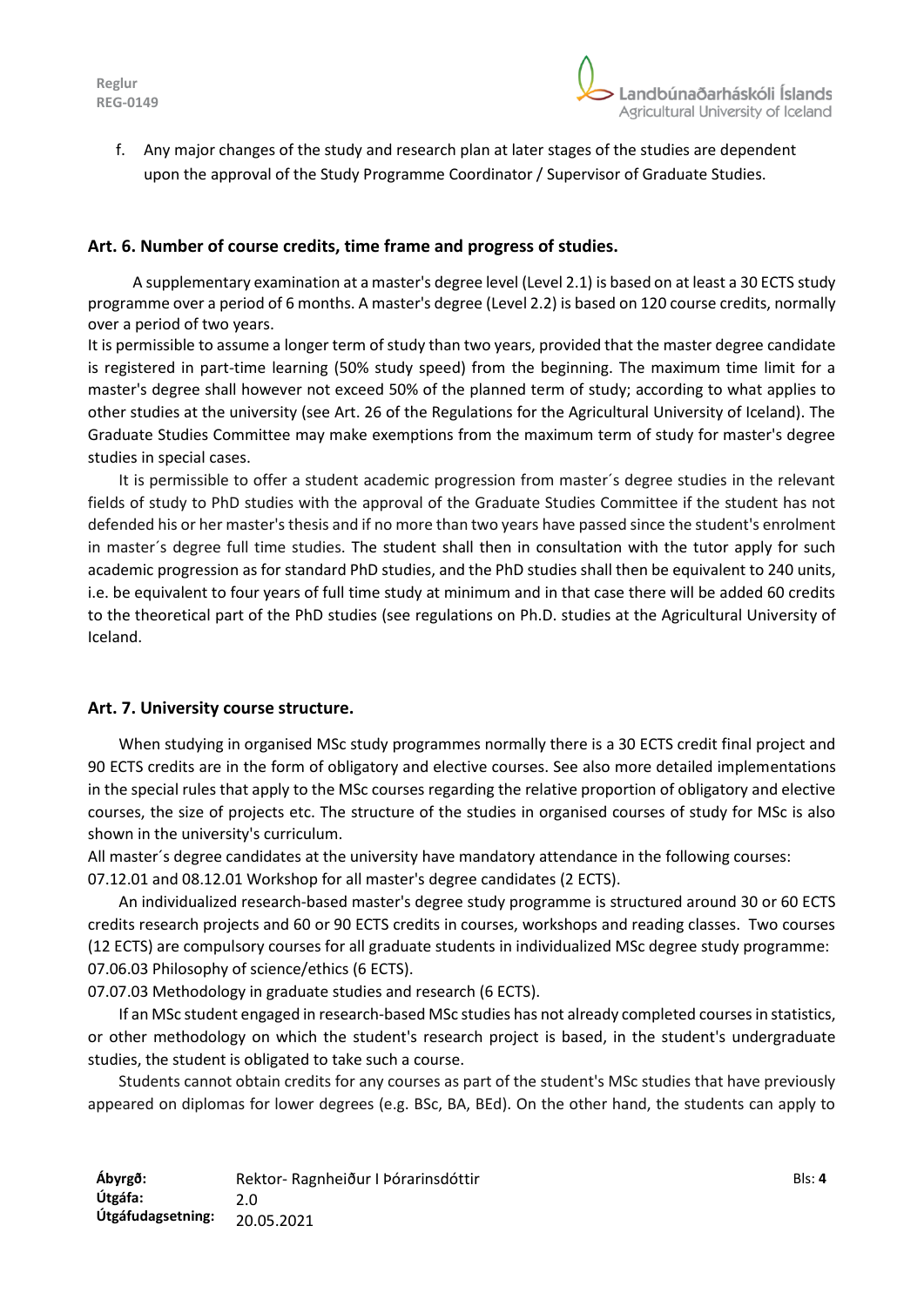the Study Programme Coordinator/Supervisor of Graduate Studies to obtain credits for other graduate studies at master's level that they have taken, and use the credits as part of their master's level studies at the Agricultural University of Iceland.

Master's degree courses shall be at a master's degree level at the University or at other accredited universities. Valid courses in MSc studies are advanced courses that are specifically designated as such in the course catalogue, either as special advanced courses (BSc/MSc), MSc courses, or MSc/PhD courses. The BSc/MSc courses have minimum requirements regarding grades that are one point higher (6,0) for students who intend to use the relevant course for credits in MSc studies than for the BSc students.

It is also permissible to select up to 20 ECTS course credits from basic BSc courses at the Agricultural University of Iceland or other universities, as part of their master's level studies where e.g. requirements regarding preliminary preparation for advanced courses require this, or when the student enters from another discipline. The student must have obtained a grade of 7.0 or more in order to get such courses accredited as part of a MSc degree study programme. The student must request a special permission from the Study Programme Coordinator/Supervisor of Graduate Studies to be able to take such courses as part of the student's MSc degree study programme.

A graduate student may as a maximum take 12 ECTS credits in reading classes. A special form for supervisors/students for such courses can be found on the Agricultural University of Iceland website.

#### **Art. 8. Links with other universities.**

Graduate studies can be linked to another university inside the country or outside, e.g. in such a way that the student takes part of the studies at the university or the representative of the university is an assistant supervisor. It is permissible to award a master's degree jointly with another university. Such request shall be submitted to the Graduate Studies Committee.

One master's level joint study programme, EnCHiL Nordic Master, is offered by the Agricultural University of Iceland which graduates students with a joint MSc degree from the Agricultural University of Iceland and from Lund University, or from the Agricultural University of Iceland and Helsinki University. Regarding the implementation of the curriculum, the finishing of an MSc thesis, MSc defence and other, we refer to the special regulations concerning the curriculum.

#### **Art. 9. Main supervisor, supervisors and master's thesis committee.**

Every master´s degree candidate who registers for a master's degree project at the Agricultural University of Iceland shall have a tutor from among the employees in the relevant field of study at the Agricultural University of Iceland.

Every master´s degree candidate shall have a main supervisor who may be the same person as the tutor if that person is an employee of the University. That person must have completed a master's degree in the relevant field, at minimum, and be an employee of the relevant faculty where work on the project is performed, unless the Graduate Studies Committee authorises another arrangement. If that person is occupied outside the University he will have to have a master's degree, at minimum, and be an accredited specialist in the relevant field. In such cases the student must also have a tutor from the group of employees, irrespective of the size of the project, who will be together with the main supervisor on the master's thesis committee.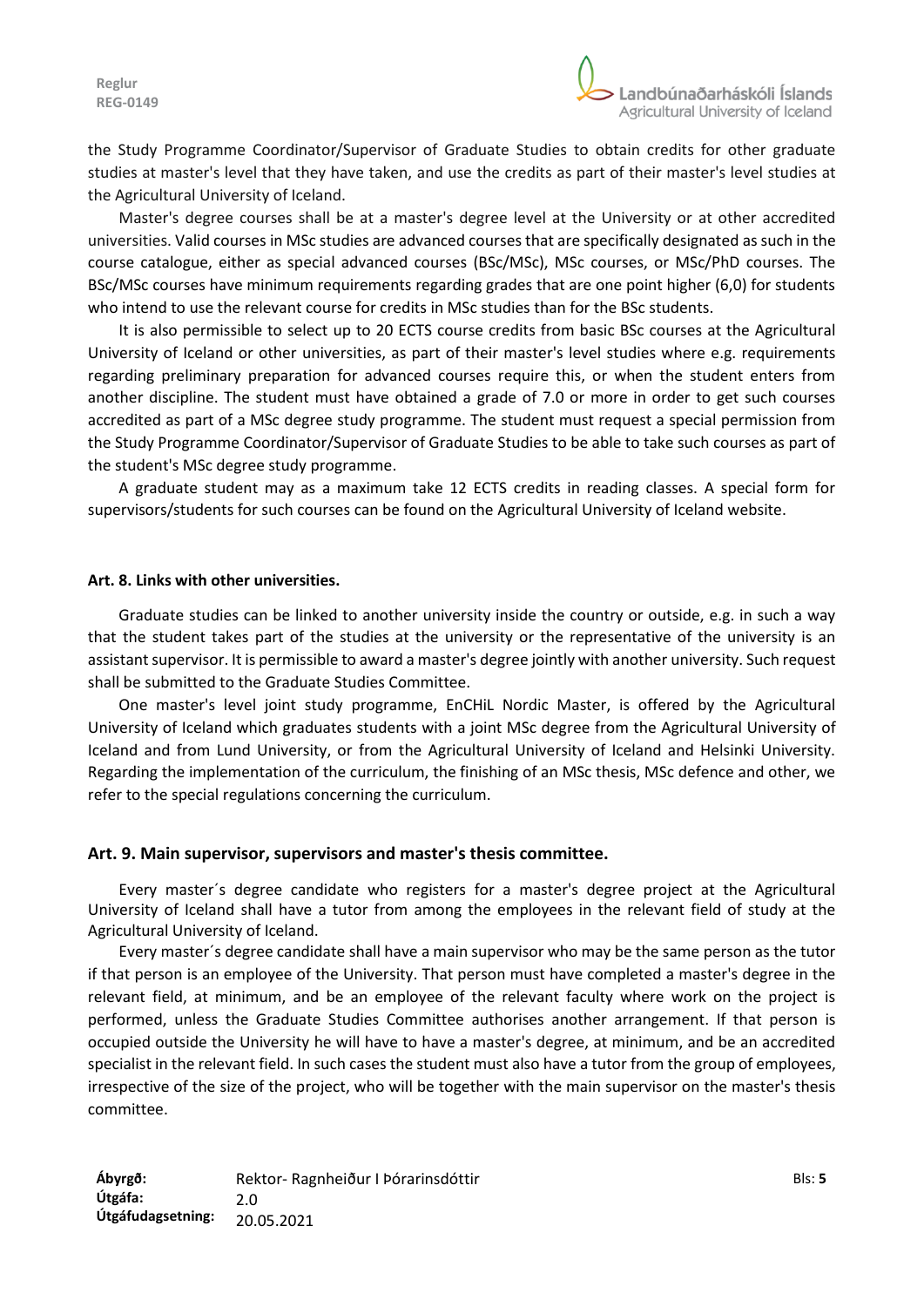If the master's thesis project is 60 ECTS credits then at the same time an assistant supervisor shall be designated who may work inside or outside the university, who then compose the master's thesis committee as well as the main supervisor/tutor from the Agricultural University of Iceland.

It is permissible to appoint up to two additional specialists for each master's thesis committee. The Supervisor of Graduate Studies or Study Programme Coordinators appoint supervisors, after having obtained the permission of the faculty, and a copy of the terms of reference is archived with the student's educational career.

The function of the supervisor is to monitor that the progression of the studies is consistent with the plan of study, ensure the professional quality of the research, to manage the examination process that the student undergoes in reading classes, if applicable, and confirms the progress of study. The main supervisor/tutor shall in addition ensure that the financial responsibility for the research project is well defined.

Further regulations concerning the composition of master's thesis committees in 30 ECTS final theses in organised MSc study programmes can be found in their special regulations.

The supervisor/master's thesis committee meets with the student at least once every semester and the student writes the minutes of the meetings and sends them, after being certified by the supervisor, to the Study Programme Coordinator and/or the Supervisor of Graduate Studies indicating the progress and status of the project relative to the plan. Credits for work on the research project are registered to the student based on the information there. Satisfactory progress is the precondition for enrolment for next academic year.

A master´s degree candidate can appeal disagreements with the instructor/master's thesis committee to the Graduate Studies Committee A master´s degree candidate can appeal disagreements with the Graduate Studies Committee to the Head of Faculty.

### **Art. 10. External examiner.**

The Supervisor of Graduate Studies appoints an external examiner who as well as the main supervisor/master's thesis committee conduct an evaluation of the master's thesis. The external examiner must have completed at minimum a master's degree and be acknowledged in the relevant practice area. The external examiner must not be an employee of the Agricultural University of Iceland or of the same functional unit as the external supervisor or master´s degree candidate.

# **Art. 11. Submission and finishing of a master's thesis.**

At the same time as the student returns the completed thesis to the main supervisor/master's thesis committee typically three weeks prior to the non-public defence, the student must submit a certified summary of an educational record. The main supervisor/master's thesis committee authorises the presentation of the thesis for defence and sends recommendations for potential external examiners to the Supervisor of Graduate Studies. The student then sends a summary of the educational record and the completed thesis by electronic means to the Supervisor of Graduate Studies for a read-through, plagiarism check and approval before it is sent to the external examiner and the dates for the defence are set.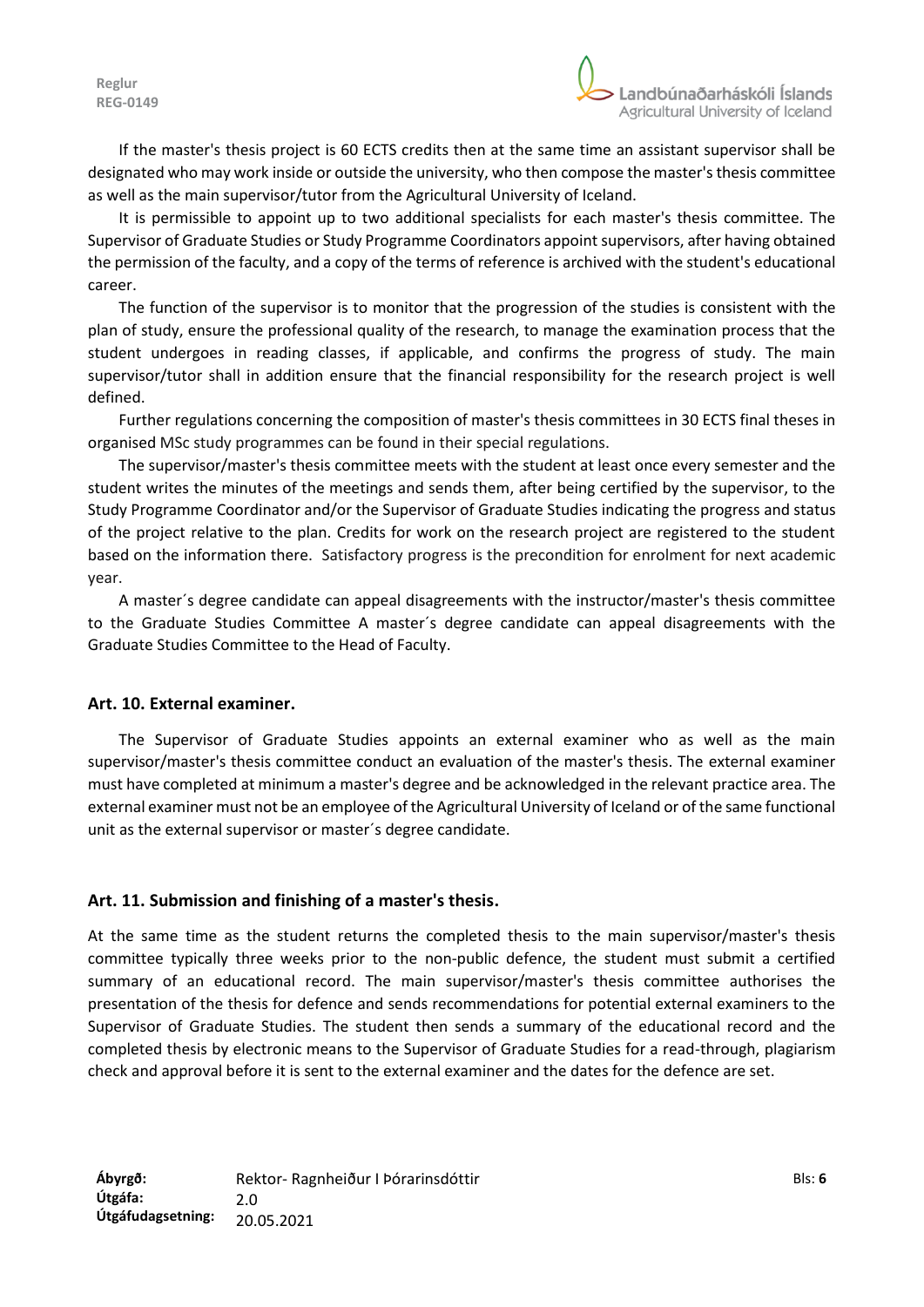If there is doubt that the thesis measures up to professional requirements in the estimate of the Supervisor of Graduate Studies, the thesis shall be put to the Graduate Studies Committee which will then determine whether, and if so to what extent the thesis is in need of revision.

An MSc thesis must include a detailed introduction where the status of knowledge in the field of study is cited, methods must be described, conclusions must be explained and finally there must be a chapter with a detailed discussion that treats the project as a whole. A thesis shall include a statement concerning what the contribution of the masters' degree candidate was in the research, it must be stated whether or not other persons were involved in the project and what share they had in the project.

Each thesis must include an abstract in Icelandic and English, in addition to the title in each language, and this must be submitted in computer readable form for publishing on the university's website, including a press release, one week prior to the date of the defence.

Further instructions from the Office of Teaching and Learning apply regarding the finishing of theses. It must be clearly stated that the project was carried out at the Agricultural University of Iceland, supervisors must be mentioned as well as the Faculty and research institute, if such is the case, and the funds that have sponsored the project.

MSc theses at the Agricultural University of Iceland are published on [www.skemman.is.](http://www.skemman.is/) The Graduate Studies Committee can authorize the thesis to remain unpublished on the Skemman website, but in that case print-out copies must then be filed with the Landsbókasafn Íslands - Háskólabókasafn libraries.

It is also permissible to base a thesis on one or more fully finished scientific articles. The manuscript for the article does not need to have been published, but the Graduate Studies Committee needs to evaluate the manuscript as being prepared and ready for publication in an accredited scientific publication. In such case the first part of a thesis is made in the same way as stated above, but both the chapters on the methodology, conclusions and on discussion are significantly shorter than in the case of a conventional thesis. The thesis itself has references to the article or articles. Articles must be set-up in accordance with the rules for the relevant scientific publication, both with respect to the bibliography or list of references and the setup, as the set-up of the thesis shall follow the above regulations for the university.

Master's degree projects in MSc study programmes at the university may be subjected to other rules than above stated, regarding appearance, set-up and finish, and also the Study Programme Coordinators have presented special rules regarding those issues in consultation with the Graduate Studies Committee and the Office of Teaching and Learning.

Upon graduation it must be demonstrated that the student had been enrolled and paid the registration fee during the entire term of study.

### **Art. 12. Master's thesis defence.**

A Master's thesis defence is not conducted in public and it takes place in the presence of a master's thesis committee, an external examiner, and the student, in addition to the Supervisor of Graduate Studies or other representative of the Graduate Studies Committee. The student gives an oral presentation of the thesis, the external examiner then questions the student about the subject matter of the thesis, and points out suggestions for amending or changing the thesis, if needed. The external examiner provides a comment on, and grades the thesis and the answers given by the student, in addition to the performance in an open lecture (see below) in consultation with the master's thesis committee. After amendments have been made to the thesis, the student will then give a public lecture.